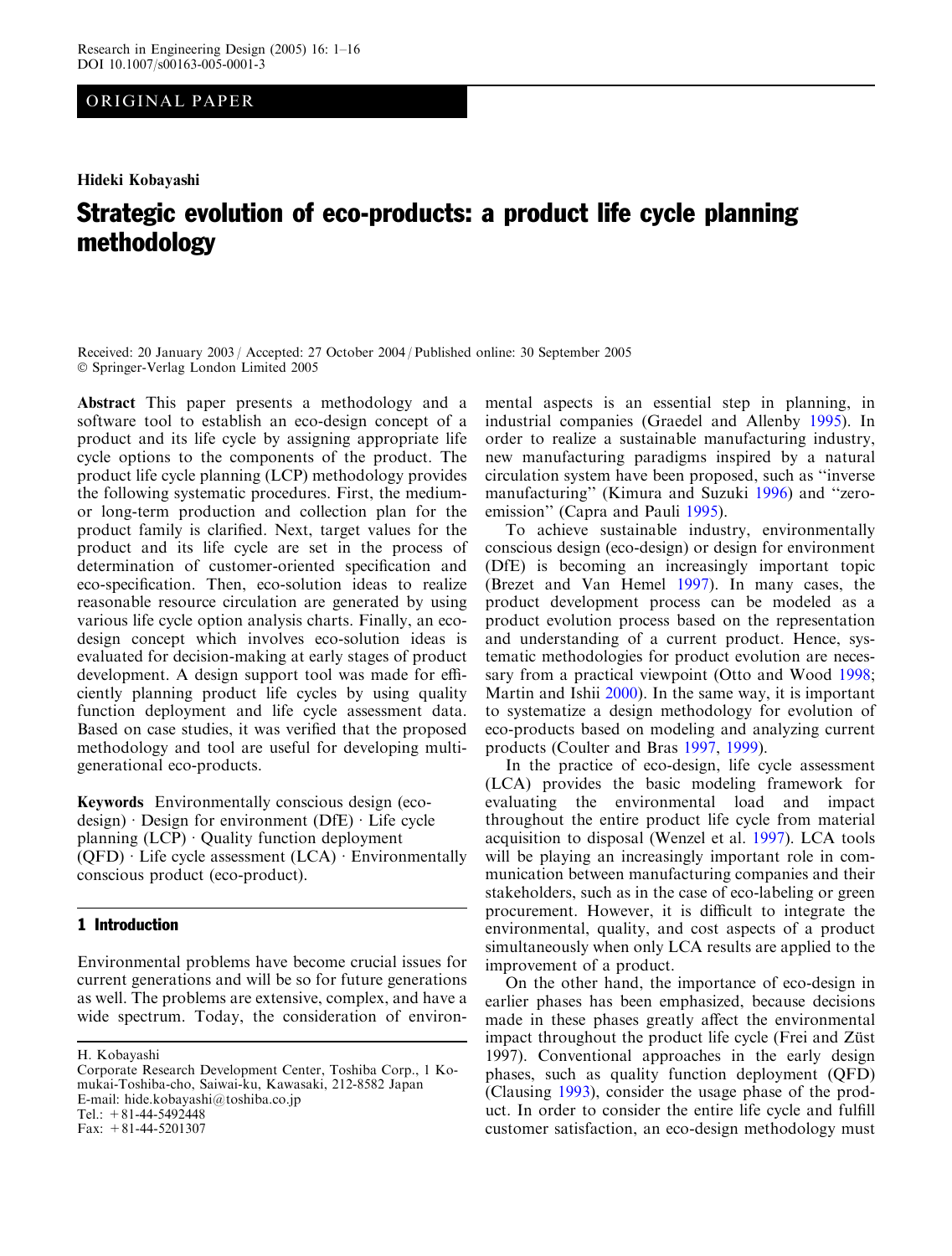be incorporated into the conventional methods in the early phases of design.

In this study, product life cycle planning (LCP) aims to set target specifications for the product and its life cycle, and to establish eco-design concepts (Kobayashi [2000](#page-14-0), [2001\)](#page-14-0). A design concept here is defined as a set consisting of solution ideas. Solution ideas are to be expressed using natural language. In eco-design, it is essential to consider the resource-circulation path for components in the product system. Each such path is hereafter referred to as a life cycle option, and a selection of life cycle options for components is also regarded as a solution idea.

There are many life cycle options for products and components, such as maintenance service with or without upgrade to extend the use period of a product, reuse or recycling of a component or a product for resourcesaving, disposal by landfill or incineration with or without energy recovery, and dematerialization by replacing the functions of products with services (Umeda and Life Cycle Design Committee [2001\)](#page-15-0). This study focuses on particular life cycle options, namely ''upgrade of products,'' ''maintenance of products,'' ''extension of useful lifetime,'' ''product or component reuse," and "material recycling" (Fig. 1). This is because concern with regard to these options has increased in importance due to consumer interest and market forces. It is here assumed that ''maintenance of products'' includes preventive maintenance and breakdown maintenance. The latter is also referred to as repair. Also, ''product or component reuse'' here implies remanufacturing, product installation reuse, spare parts reuse, and global reuse (Umeda and Life Cycle Design Com[mittee](#page-15-0) 2001).

In a previous study, an LCP methodology for a single product was developed (Kobayashi and Haruki [2003\)](#page-14-0). The objective of this study was to extend the LCP methodology and implement a software tool for strategic, continuous eco-evolution of products. In the LCP process, comprehensive environmental requirements are considered from the life cycle perspective, and the environmental aspect is integrated with the quality and cost aspects in the early phases of design. A number of new techniques are also developed to analyze applicability of various life cycle options at the product and component levels.

#### 2 Related work and research approach

#### 2.1 Related work

In this section, related studies such as checklist methods, matrix-based methods, concept generation and evaluation methods and tools, and simulation-based approaches, are introduced and reviewed. There are some excellent eco-design guidelines and checklists available (e.g. Brezet and Van Hemel [1997](#page-14-0)). These guidelines are easy to use, well organized, and time-efficient. However, they do not provide a mechanism to prioritize the environmental requirements and to deploy them into the product development process.

In QFD, customer requirements are incorporated throughout the product development process (Clausing [1993\)](#page-14-0). In order to reflect the customer requirements in the product specifications, QFD matrices are utilized. QFD clarifies the relationship between customer requirements and quality characteristics, and the relationship between quality characteristics and components is clarified. Applications to describe environmental requirements in a QFD matrix have been proposed (Dannheim et al. [1998](#page-14-0); Masui et al. [2000;](#page-15-0) Zhang et al. [1998a\)](#page-15-0). Customer requirements are not obligatory issues for manufacturing companies; however, environmental requirements do include obligatory aspects, such as compliance with regulations. Environmental requirements are different from customer requirements and are better treated, based on risk management.

The environmental failure mode and effect analysis (E-FMEA) is also useful for prioritizing environmental requirements (Lindahl [1999\)](#page-14-0). In a customer-oriented DfE method, customer needs, competitor information, and environmental issues are described and prioritized in the life cycle matrix (Johnson and Gay [1995](#page-14-0)). Al-

Fig. 1 Product life cycle process and life cycle options

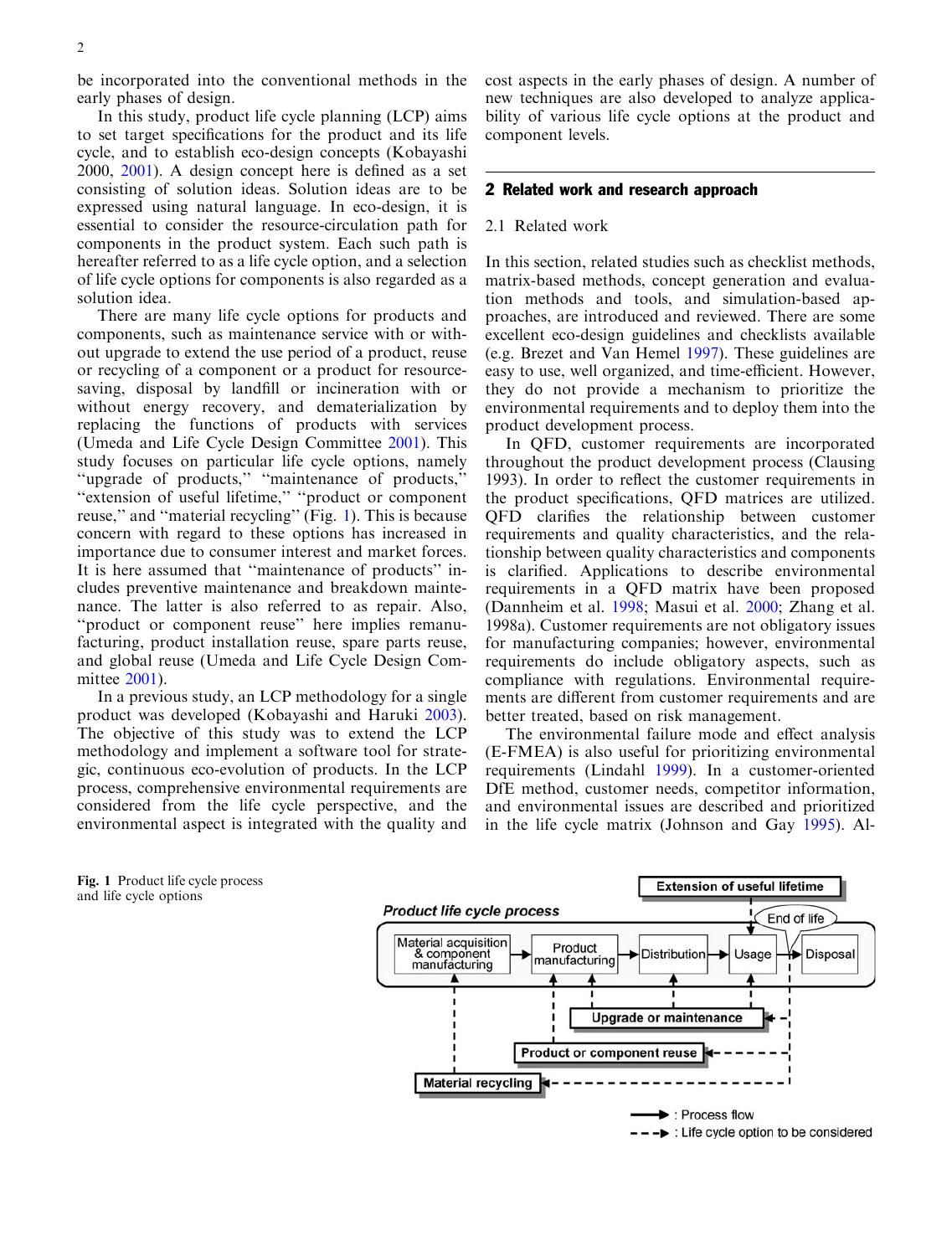though these matrix-based approaches are useful in the early design phases, they do not support creation of ecosolution ideas.

Product idea tree diagrams help structure eco-idea generation activities and their outcomes (Jones et al. [2001](#page-14-0)). However, since they are based on an intuitive approach, they cannot make good use of the quantitative product data. Design support tools applicable in the early phases of design have been developed based on systematized eco-design knowledge or cases (Kobayashi [2000](#page-14-0); Brink et al. [1998;](#page-14-0) Rombouts [1998](#page-15-0)). Although these tools can suggest eco-solution ideas corresponding to product characteristics, it is difficult to update and reorganize the eco-design knowledge or cases. An endof-life (EOL) design support tool, which suggests appropriate EOL options at product level based on technical product characteristics, has been developed (Rose et al. [2000\)](#page-15-0). Because this tool uses a decision tree generated by statistical analysis, the validity of this tool depends strongly on its database of collected engineering cases.

In order to evaluate or select a solution idea or a design concept, weighted rating methods are generally utilized (Pahl and Beitz [1988\)](#page-15-0). In these methods, weighting of the evaluation criteria greatly affects the evaluation result. Total evaluations of eco-products have been reported (Williams et al. [1996;](#page-15-0) Zhang et al. [1998b](#page-15-0)). In these evaluations, the weighting factors of the evaluation criteria were calculated using the analytic hierarchy process (AHP) (Satty [1980\)](#page-15-0). On the other hand, a method that evaluates an eco-product from the cost and environmental aspects independently has been reported (Biswas et al. [1997\)](#page-14-0). In addition, a methodology based on the formulation of compromise decision support problems has been reported (Coulter and Bras [1999](#page-14-0)). However, this method requires a great amount of detailed information, making it inapplicable to the early phases of design.

Product life cycle simulation (LCS) techniques have been proposed to evaluate the environmental burden and revenue of a company caused by single or multiple product life cycles from a medium-term or long-term viewpoint (Hoshino et al. [1995;](#page-14-0) Murayama et al. [2001](#page-15-0); Umeda et al. [2000](#page-15-0)). LCS is useful for evaluating the business strategies or modular architecture for an ecoproduct. However, if the number of components or materials constituting the product is too large, calculations cannot be executed in a practically feasible time, because the number of possible combinations of life cycle options increases exponentially. Hence, the feasible life cycle options need to be selected before LCS calculation.

## 2.2 Research approach

As mentioned in the previous section, related works lack a mechanism to deal with environmental requirements properly and to support generating an eco-solution idea

without a database including many eco-design cases. To accomplish an easy-to-use and practical solution for a real problem, our research approach was based on the following concepts:

- systematically incorporating environmental aspects into the conventional product development process and
- determination of the best mixture of life cycle options at the component level using analytic support.

It is necessary to incorporate environmental aspects appropriately into existing product development processes, because many manufacturing companies have their own product development frameworks (Kobayashi et al. [1999\)](#page-14-0). In this study, QFD, which is a popular method for the early phases of product development, is integrated into an LCP methodology. From a practical viewpoint, it is desirable that life cycle options are assigned appropriately at the component level. For this purpose, a number of new analytic techniques were developed. In these techniques, the QFD data of the target product and the cost and environmental load of the components constituting the baseline product are utilized.

In this paper, the environmental load data are calculated using ''Easy-LCA'' (Kobayashi et al. [2002\)](#page-14-0), which is based on input–output analysis (IOA). The method enables calculation of life cycle inventories, such as for  $CO_2$ ,  $SO_x$ ,  $NO_x$ , or BOD, and characterization of factors for impact categories, such as global warming potential (GWP), using the input data for the bill of materials (BOM) and the amount of energy use. We would have preferred using an integrated impact assessment index, such as Eco-indicator 99 (Goodkoop and Spriensma [2000\)](#page-14-0), but the available eco-indicators have not been developed for use in Asian countries (an integrated impact assessment index for Asian countries is, however, currently being developed (Itsubo and Inaba [2001](#page-14-0)). Hence, like many Japanese companies, we use  $CO<sub>2</sub>$  emission as the main index for LCA for the present.

## 3 Methodology and software tool

#### 3.1 Methodology

The LCP methodology provides a systematic procedure consisting of the following stages to establish an ecodesign concept (Fig. [2\). At the first stage, a plan for](#page-3-0) [medium- or long-term production and a collection plan](#page-3-0) [for products are clarified based on the business](#page-3-0) [requirements and product lifetime. The designer creates](#page-3-0) [a rough image of the material flow cycle of the target](#page-3-0) [product in the product family. At the next stage, the](#page-3-0) [specifications of a product and its life cycle are set. The](#page-3-0) [product specifications for fulfilling customer require](#page-3-0)[ments are defined using a QFD-I matrix; the customer](#page-3-0)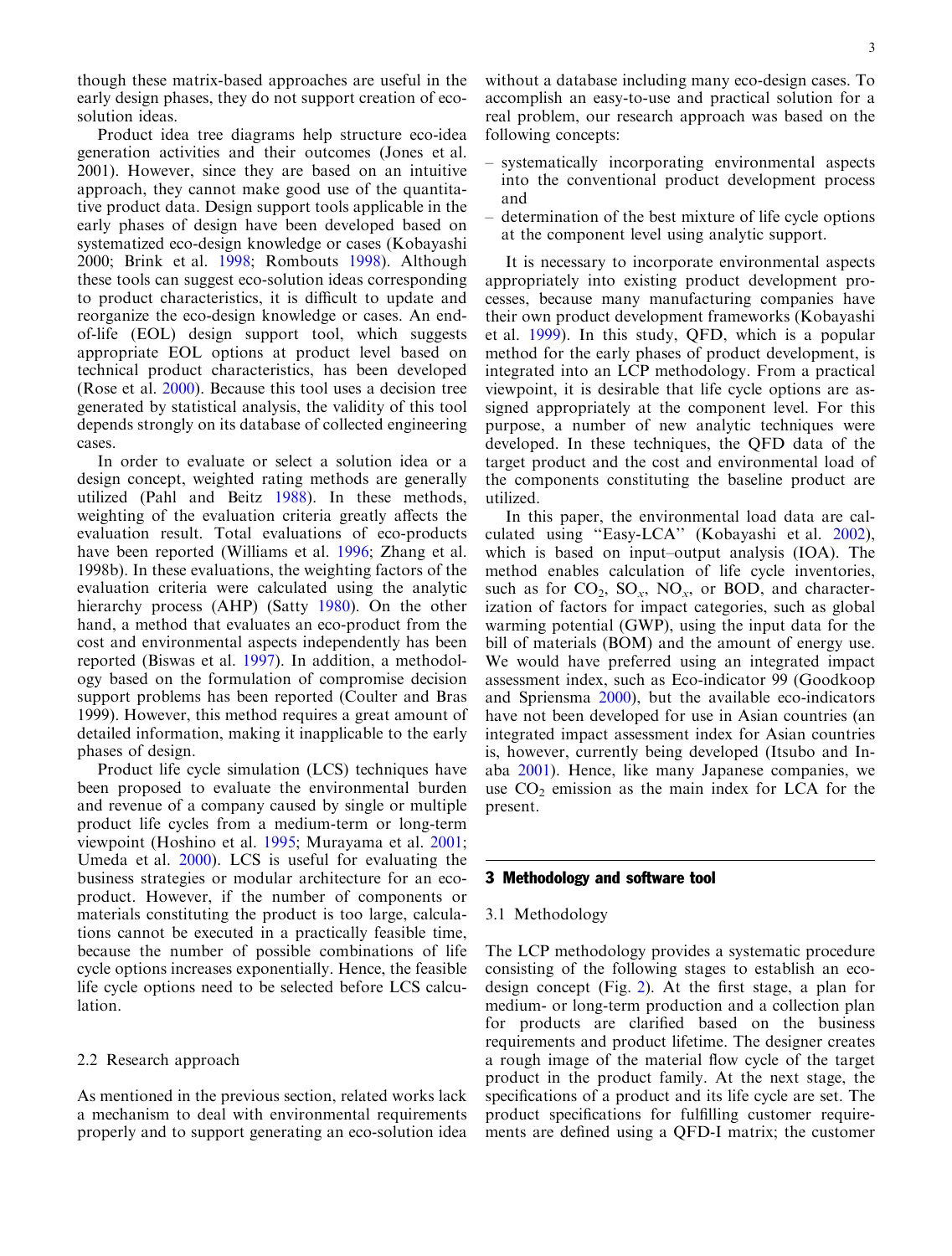<span id="page-3-0"></span>Fig. 2 Flowchart of the product LCP process



requirements are connected to the quality characteristics, including factors related to functions and performance. Meanwhile, environmental requirements are described in a specific matrix that is explained in Section 4.2.4 in detail. Reconciliation of the differences between customer requirements and environmental requirements lead to adjustment of the target values for the quality and environmental characteristics. The target price and cost values are given based on the company's methods for marketing and target costing. Then, a new eco-design concept at the product level is created and the created new product concept is evaluated from the environmental, quality, and cost aspects. Next, solution ideas at the component level are generated which is supported by various analytical methods. For example, the QFD-II matrix and cost-important analysis support customer-oriented solution ideas. Meanwhile, some new analysis methods for considering specific life cycle options, including value degradation analysis, upgradability analysis, maintainability analysis, reusability analysis, and recyclability analysis, help generate ecosolution ideas. As a result of the idea, generation process mentioned above, an eco-design concept for the target product is established at component level, and the created concept is evaluated in the same manner at product level.

## 3.2 Software tool

To support LCP based on the proposed methodology, a software tool ''LCPlanner'' was implemented as a macro program in Microsoft Excel. LCPlanner efficiently supports the processes in LCP, because it can use imported

data generated by LCA software such as ''Easy-LCA'' (Kobayashi et al. [2002](#page-14-0)) and ''QFDNavi'' (Nakano et al. [2001\)](#page-15-0), which supports the QFD process and costimportance analysis.

The LCPlanner makes various matrices and analysis charts automatically using data input by a designer and imported data from LCA and QFD. Table 1 [shows the](#page-4-0) [features of LCPlanner. Since the designer may have](#page-4-0) [access to only the data available at the product devel](#page-4-0)[opment site, this software tool is practical. In the case of](#page-4-0) [novel designs in the field \(not the evolution of already](#page-4-0) [existing products\), it is necessary to estimate the data of](#page-4-0) [a baseline product based on a similar product.](#page-4-0)

Figure 3 illustrates the process and information flows for eco-design using design support tools. In the planning and conceptual design phases, the eco-design concept is determined by using LCPlanner, which utilizes the QFD data of the target product and the LCA data of the baseline product because LCA of the target product is not executed at this point yet. Here, for instance, the



DfR: Design for Recycling, DfD: Design for Disassembly, ->: Data flow

Fig. 3 Design process and design support tools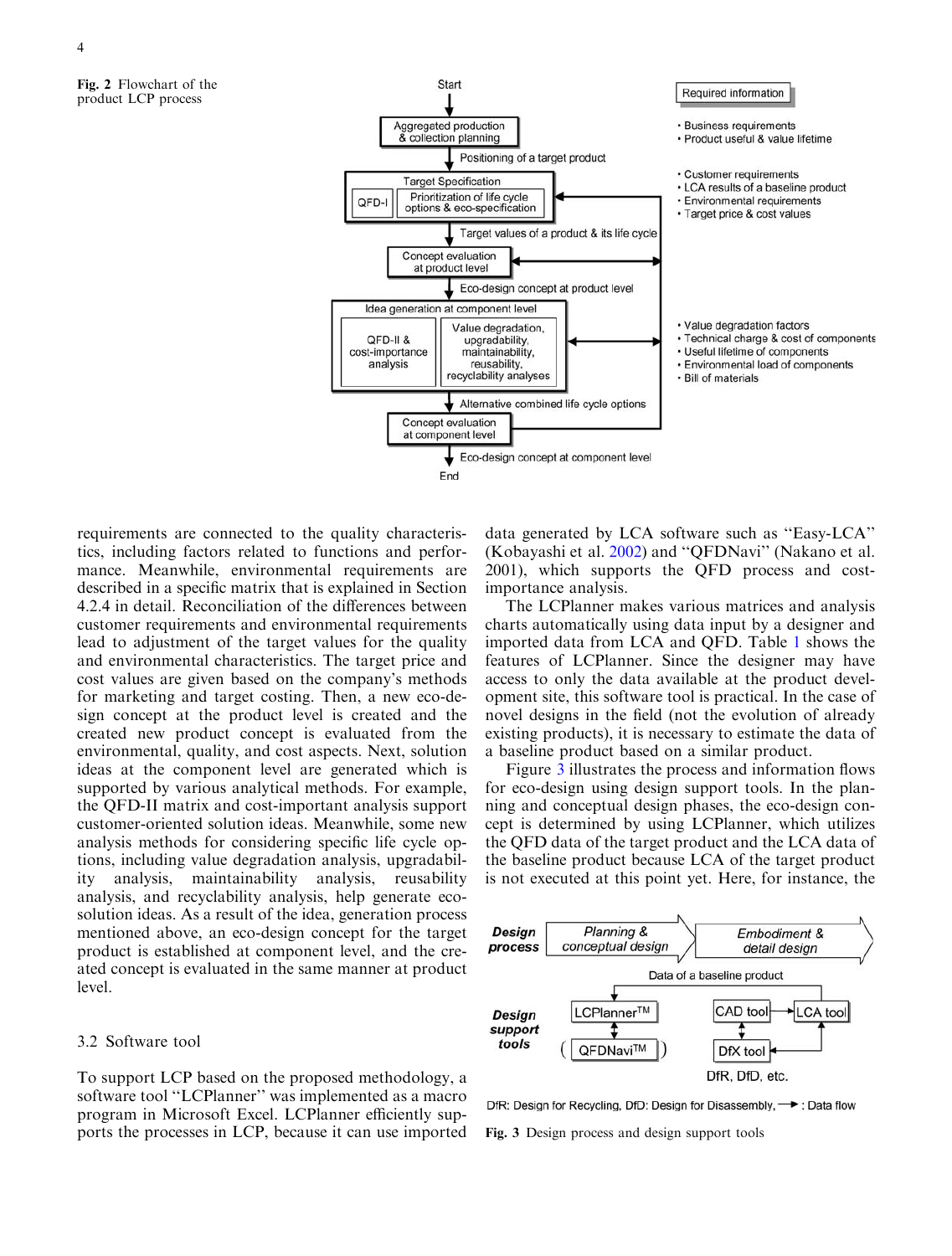<span id="page-4-0"></span>

| Positioning of a target product by making aggregated production and collection chart                 |
|------------------------------------------------------------------------------------------------------|
| Target setting for quality aspects of a product based on OFD-I matrix                                |
| Prioritization of life cycle options at product level                                                |
| Target setting for environmental aspects of a product life cycle based on eco-specification matrix   |
| Calculation of importance of a component based on OFD-II matrix                                      |
| Calculation of the influence of value degradation of a component based on value degradation analysis |
| matrix                                                                                               |
| Analysis of the upgradability of a product                                                           |
| Analysis of the maintainability of a product                                                         |
| Analysis of the reusability of a product                                                             |
| Analysis of the recyclability of a product                                                           |
| Concept evaluation at the product or component level                                                 |
|                                                                                                      |

[QFD data include the data of quantitative quality](#page-3-0) [characteristics of the target product \(e.g. product](#page-3-0) [weight\), components composing the product, and their](#page-3-0) [importance. Although the QFD data can be made by](#page-3-0) [QFDNavi, it is not necessary to use this software tool](#page-3-0) [because LCPlanner provides basic functions to make](#page-3-0) [QFD matrixes based on a traditional method \(e.g. Cla](#page-3-0)[using](#page-14-0) 1993). Also, the LCA data include the data of environmental load, such as emissions to the air, water, and soil, at each life cycle phase or environmental load of each component using BOM data. The LCA process is executed by using Easy-LCA based on a framework of ISO 14040 (ISO 14040 [1997\)](#page-14-0). Subject to the assumption that the environmental profile of the target product is similar to that of the baseline product, various analysis techniques are applied to create a new concept for the target product using LCA and cost data of the baseline product. In these phases, design alternatives are evaluated by semiquantitative methods because detailed data are not available in the early phases of design. Next, the detailed product structure is designed using a CAD tool, and in some cases, DfX tools, such as for the design for recycle or disassembly, are applied simultaneously. Then, the environmental burden is evaluated quantitatively by an LCA tool, which utilizes data from the CAD or DfX tools. With regard to application of design support tools to the eco-design process, reusability of the design data is increased, and continuous improvement of eco-design can be supported effectively and efficiently.

## 4 Application example

In this section, an application example of the generational design of virtual laptop personal computers (PCs) using LCPlanner, QFDNavi and Easy-LCA is demonstrated.

#### 4.1 Aggregated production and collection planning

Figure 4 illustrates the production and collection plan for four generations of PCs, namely, a baseline product and from version 1 to 3. It was assumed that the baseline product was already commercialized at that point. Time to market and production period of products were set based on business requirements. In this example, the product collection period was simply forecasted by shifting the production period using the smaller of the useful lifetime and the value lifetime of the baseline product. Here, the useful lifetime LU is the lifetime in the traditional sense, based on internal factors such as ''product failure'' and ''physical degradation.'' It has also been referred to as the physical lifetime (Umeda and [Life Cycle Design Committee](#page-15-0) 2001) or as the absolute lifetime (Kobayashi [2000](#page-14-0)). The value lifetime LV is based on external factors, such as technology infrastructure changes and attractiveness compared with competing products. Although a product itself might be



Fig. 4 Aggregate plan for production and collection of the product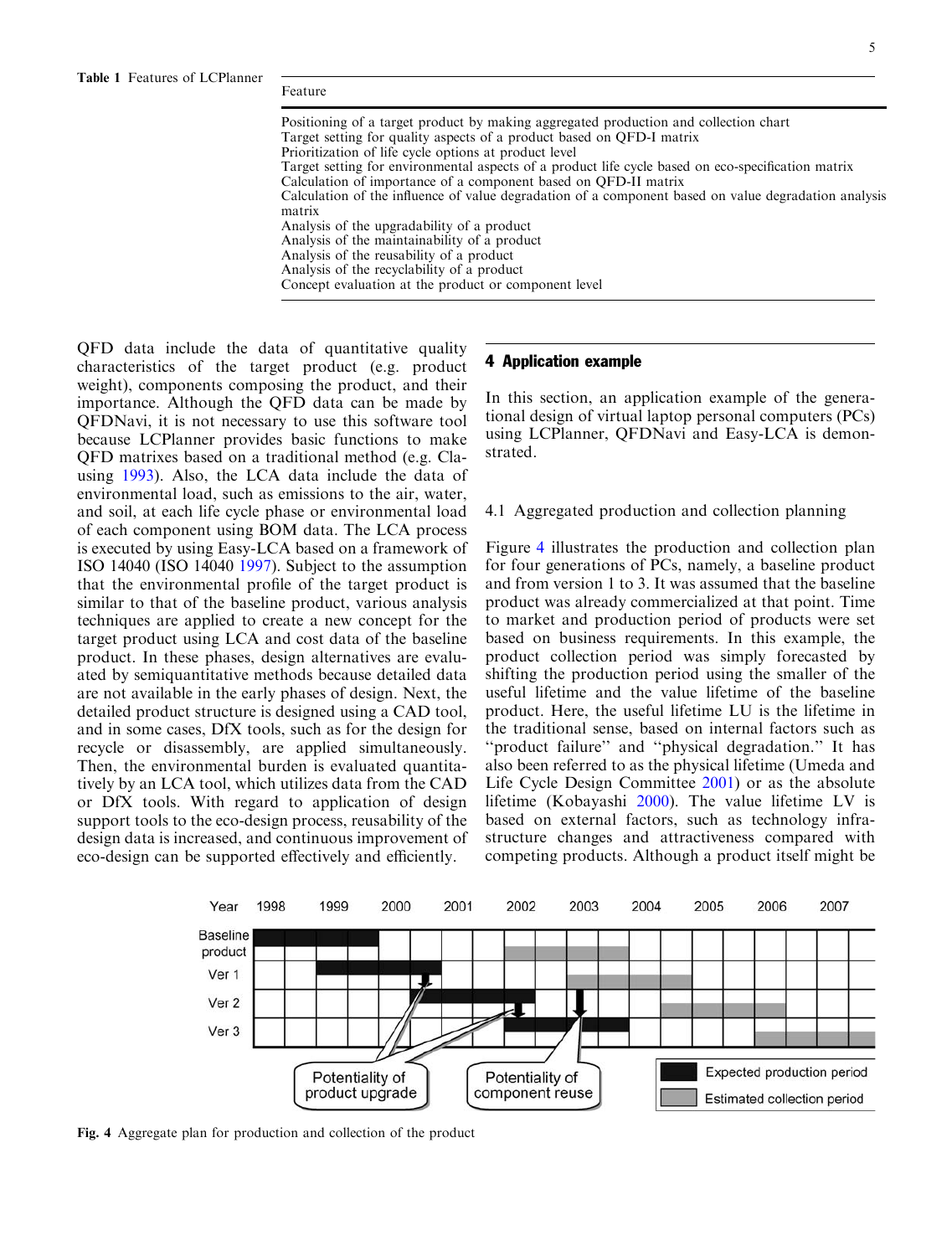working perfectly well at the end of its value lifetime, the product is thrown away because its performance, function, or appearance does not satisfy the changed customer preferences. Value lifetime is also referred to as relative lifetime in the literature (Kobayashi [2000](#page-14-0)). The product usage period is defined as the smaller of these lifetimes. In this example,  $LU=7$  years and  $LV=4$  years which were estimated based on the baseline product, and therefore the product usage period is regarded as 4 years.

## 4.2 Target specification

For eco-design in manufacturing companies it is essential to integrate the environmental, quality, and cost aspects. Even if a company improves the environmental aspects of a product, its competitiveness cannot be increased without sufficient attention to the quality and cost aspects.

In this study, the design requirements are treated so that the customer requirements and environmental requirements are not merged in the initial stages of the design. This is because the customer and environmental requirements come from different information sources; namely, from customers and from the company's strategy. Here, environmental requirements are determined based on information such as a corporate voluntary plan, an in-house eco-design checklist or environmental regulations. Customer requirements and environmental requirements are respectively managed using a QFD-I matrix and an eco-specification matrix described later. When developing products for green consumers, the environmental requirements desired by green consumers should also be managed using the QFD-I matrix. Furthermore, the target price and cost values, such as sales price and manufacturing cost, are given in this study. Therefore, these target values are not set by the QFD-I and eco-specification matrices.

## 4.2.1 QFD-I

Although it is generally important and difficult to set the customer requirements and their importance vis-à-vis the target products appropriately, well-known market research techniques such as the questionnaire method were applied and they were set as shown in Table [2.](#page-6-0) [Then, the customer requirements](#page-6-0)  $i$  (=1, ..., I), their [importance](#page-6-0)  $p_i$ [, the quality characteristics](#page-6-0)  $j$  (=1, ..., J), [and the relationship between](#page-6-0) i and j,  $\alpha_{ii}$ [, were described](#page-6-0) [in the QFD-I matrix \(Table](#page-6-0) 2). The relative importance [values](#page-6-0)  $\vec{p}_j^*$  $\vec{p}_j^*$  $\vec{p}_j^*$  [were computed by the equation](#page-6-0)

$$
p_j^* = \sum_{i=1}^I p_i \alpha_{ij} / \sum_{i=1}^I \sum_{j=1}^J p_i \alpha_{ij}
$$
 (1)

The computed values  $p^*_{j}$  are utilized at the concept evaluation stage explained in Section 4.5. The target

values for the quality characteristics were set, as initial values, based on the relative importance  $p^*$  and by comparison with a competitor's product (refer to the [middle portion of Table](#page-6-0) 2).

## 4.2.2 Referring to the LCA result for a baseline product

By referring to the LCA result for a baseline product, it was clarified that the material acquisition, component manufacture, and product usage phases were the main causes of the environmental load (Fig. [5\). Thus, it is](#page-6-0) [important to reduce energy consumption in the usage](#page-6-0) [phase and to select suitable life cycle options for the](#page-6-0) [components and materials. Here, the environmental](#page-6-0) load was evaluated based on  $CO<sub>2</sub>$  [emission by using](#page-6-0) [Easy-LCA and was calculated under the assumption](#page-6-0) [that the product usage period was 4 years and that all](#page-6-0) [products collected were incinerated or put in landfills.](#page-6-0)

#### 4.2.3 Prioritization of life cycle options

Before eco-specification, the life cycle options at the product level are prioritized based on the useful lifetime LU and value lifetime LV of the target product (Kobayashi [2000\)](#page-14-0). Primary life cycle options to be mentioned for the target products can be focused on here. In the case of PCs, it was found that the focus should be on the upgrade and reuse of product or components (Fig. 6). Figure 6 [shows the ideal state when the useful](#page-7-0) [and value lifetimes are equal. In order to achieve the](#page-7-0) [ideal state, life cycle options for extending the usage](#page-7-0) [period of the product, namely, maintenance, extension](#page-7-0) [of useful lifetime or upgrade, are selected. On the other](#page-7-0) [hand, if the useful lifetime is longer than the value life](#page-7-0)[time, then reuse of components might be possible under](#page-7-0) [particular conditions. Moreover, if useful lifetime is](#page-7-0) [more than twice as long as the value lifetime, then](#page-7-0) [product reuse might also be a candidate to be consid](#page-7-0)[ered. Whether or not a product or component is up](#page-7-0)[graded, maintained, or reused, it should ultimately be](#page-7-0) [processed for material recycling, recovering energy, or](#page-7-0) [final disposal. Therefore, these final life cycle options are](#page-7-0) [omitted in Fig.](#page-7-0) 6.

#### 4.2.4 Eco-specification

On the basis of the preliminary studies, eco-specification was clarified using a matrix similar to an FMEA matrix, in which environmental requirements throughout the product life cycle were described comprehensively and classified into MUST or WANT requirements. MUST requirements are obligatory, such as legal restriction or a company's commitment, while WANT requirements are the issues that it is desirable to address based on the environmental evaluation such as LCA. This classification of environmental requirements affects the concept evaluation stage described later. Because MUST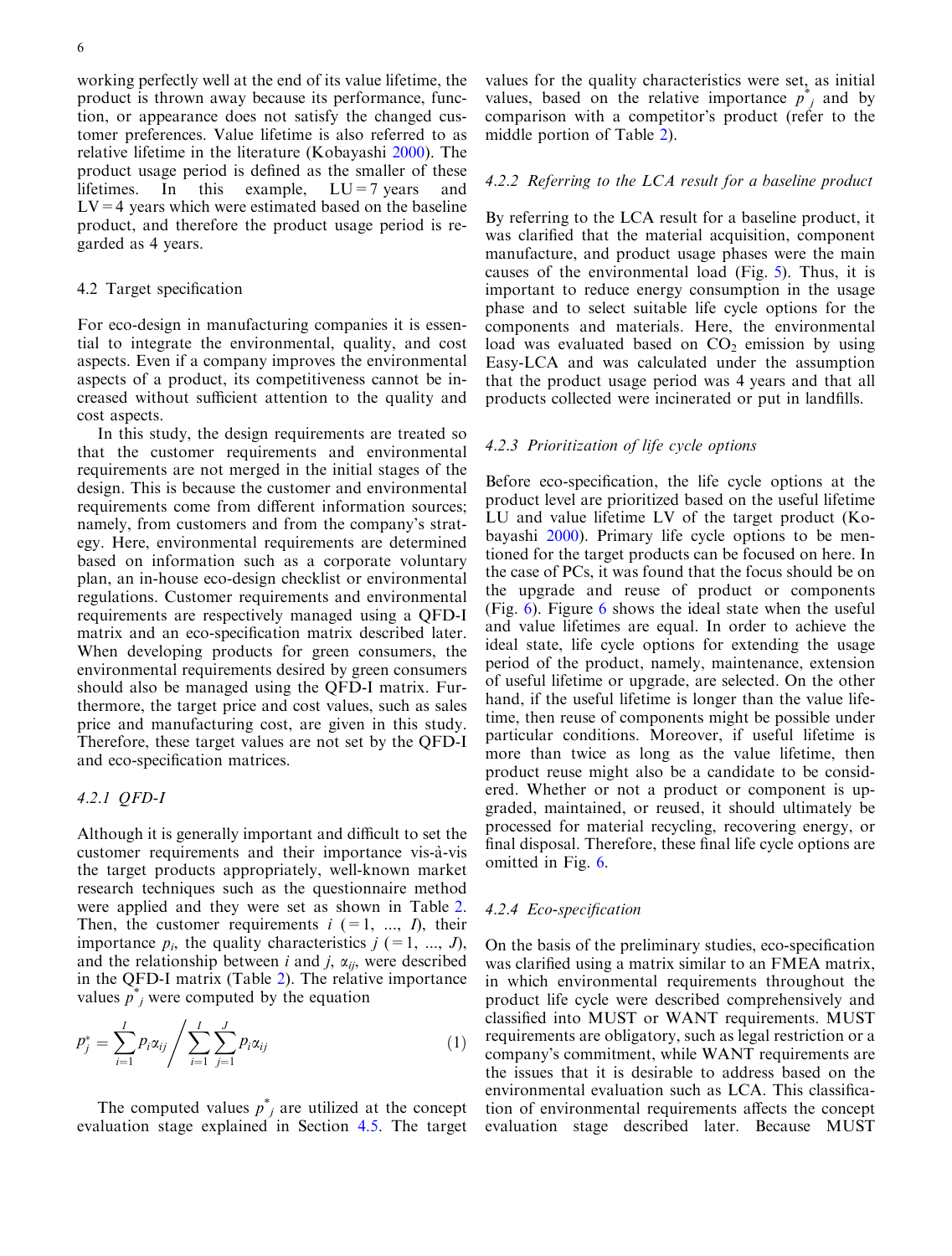<span id="page-6-0"></span>

| Customer requirements/               | $p_i$ | Importance Quality characteristices <i>i</i> |                                                         |                                   |         |       |                |                                                                    |                                    |  |
|--------------------------------------|-------|----------------------------------------------|---------------------------------------------------------|-----------------------------------|---------|-------|----------------|--------------------------------------------------------------------|------------------------------------|--|
|                                      |       | (in.)                                        | Size of CPU clock Average<br>display frequency<br>(MHz) | energy<br>consumption (MB)<br>(W) | capcity | (mm)  | wight<br>(kg)  | Memory Thickness Product Hard disk<br>drive capcity of key<br>(GB) | Vertical range<br>movement<br>(mm) |  |
| Screen quality                       | 9     | 9                                            |                                                         |                                   |         |       |                |                                                                    |                                    |  |
| Processing speed                     |       |                                              | 9                                                       | 3                                 |         |       |                |                                                                    |                                    |  |
| Portability                          |       | 3                                            |                                                         |                                   |         | 3     | 3              |                                                                    |                                    |  |
| Long value                           |       |                                              | 3                                                       |                                   | 9       |       |                | 3                                                                  |                                    |  |
| Comfortable operation                |       | 3                                            |                                                         |                                   |         |       |                |                                                                    | 3                                  |  |
| Sum                                  |       | 93                                           | 91                                                      | 28                                | 27      | 10    | 9              | 9                                                                  | 3                                  |  |
| Relative importance $p^{\dagger}$    |       | 34%                                          | 34%                                                     | 10%                               | 10%     | $4\%$ | $3\%$          | $3\%$                                                              | $1\%$                              |  |
| Spec of baseline product             |       | 14                                           | 700                                                     | 52                                | 128     | 45    | 3              | 4                                                                  | 2.7                                |  |
| Target values (initial)              | Ver 1 | 14                                           | 800                                                     | 55                                | 128     | 43    | 3              | 6                                                                  | 2.7                                |  |
|                                      | Ver 2 | 14                                           | 900                                                     | 60                                | 256     | 43    | $\overline{3}$ | 20                                                                 | 2.7                                |  |
|                                      | Ver 3 | 15                                           | 1000                                                    | 65                                | 512     | 43    | 3.3            | 40                                                                 | 2.7                                |  |
| Related env. WANT req.               |       |                                              |                                                         | $^{+}$                            |         |       | $^+$           |                                                                    |                                    |  |
| Target values after compromise Ver 1 |       |                                              |                                                         | 50                                |         |       | 2.7            |                                                                    |                                    |  |
|                                      | Ver 2 |                                              |                                                         | 55                                |         |       | 2.7            |                                                                    |                                    |  |
|                                      | Ver 3 |                                              |                                                         | 60                                |         |       | 3              |                                                                    |                                    |  |

Relationship: strong concern, 9; concern, 3; weak concern, 1

requirements are not reflected in the weight of concept evaluation characteristics, but only WANT requirements are reflected in that, the designer has to classify the environmental requirements into the MUST or WANT category according to whether or not a particular requirement is to be taken into account at the concept evaluation stage. In the example of PCs, the MUST requirements were ''material recycling,'' etc. based on Japanese domestic recycling law. The WANT issues included ''use of recycled materials,'' ''weightsaving," "power management," and "upgradability" based on the company's eco-design checklist. The environmental characteristics were set for each environmental requirement. WANT characteristics were

prioritized using the environmental priority number (EPN) (Lindahl [1999;](#page-14-0) Kobayashi [2001\)](#page-14-0). In this study, the EPN  $r_m$  of environmental WANT characteristics m  $(=1, ..., M)$  is defined as follows:

$$
r_m = \prod_{t=1}^{3} r_{mt},\tag{2}
$$

where  $t=1$  is the company policy,  $t=2$  is the market impact, and  $t=3$  is the environmental impact.

Each of these factors was assigned a discrete number between one and three in this case. Based on the EPN values and benchmarking between the company's own baseline product and the competitor's product, the tar-



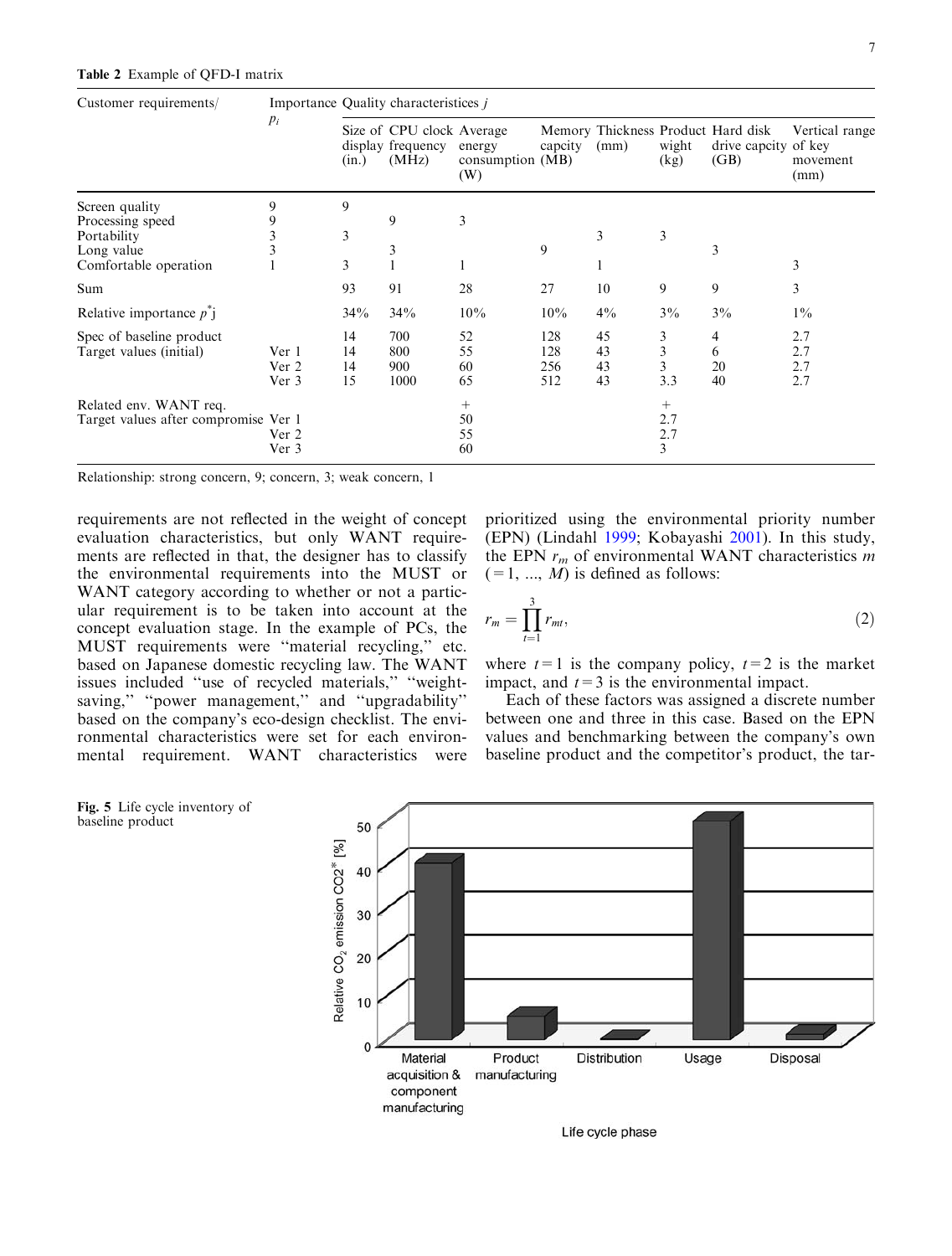<span id="page-7-0"></span>Fig. 6 Prioritization of life cycle options at the product level



get value of each environmental characteristic was set. If the EPN value of an environmental characteristic is relatively higher, then it is desirable to improve its spec compared with the baseline product. Here, a general target setting method based on benchmarking (e.g. Clausing [1993](#page-14-0)) can also be applied. Of course, target values of MUST requirement have to satisfy regulation or a commitment value. Table 3 shows a portion of the eco-specification matrix.

## 4.2.5 Re-evaluation of the target value

At this stage, quality characteristics related to the environmental WANT requirements were marked (in the bottom part of Table [2\). As a result, the target values of](#page-6-0) [the quality or environmental characteristics might be](#page-6-0) [modified as necessary. In Table](#page-6-0) 2, the target values for

[maximum energy consumption and product weight were](#page-6-0) [modified due to the effects of the environmental WANT](#page-6-0) [requirements.](#page-6-0)

## 4.3 Concept evaluation at the product level

At this point, a design concept at the product level is to be evaluated. A design concept at the product level implies one solution idea or a combination of solution ideas expressing a basic concept of the target product. In the design of laptop PCs, it can, for example, be expressed as ''the slimmest PC in the world by using titanium.'' The application of TRIZ is sometimes useful for creation of a novel product concept (Leon-Rovira and Aguayo [1998\)](#page-14-0). In the case of design for improvement of the baseline product, the design concept at the product level might be almost the same as that for the baseline



Table 3 Portion of ecospecification matrix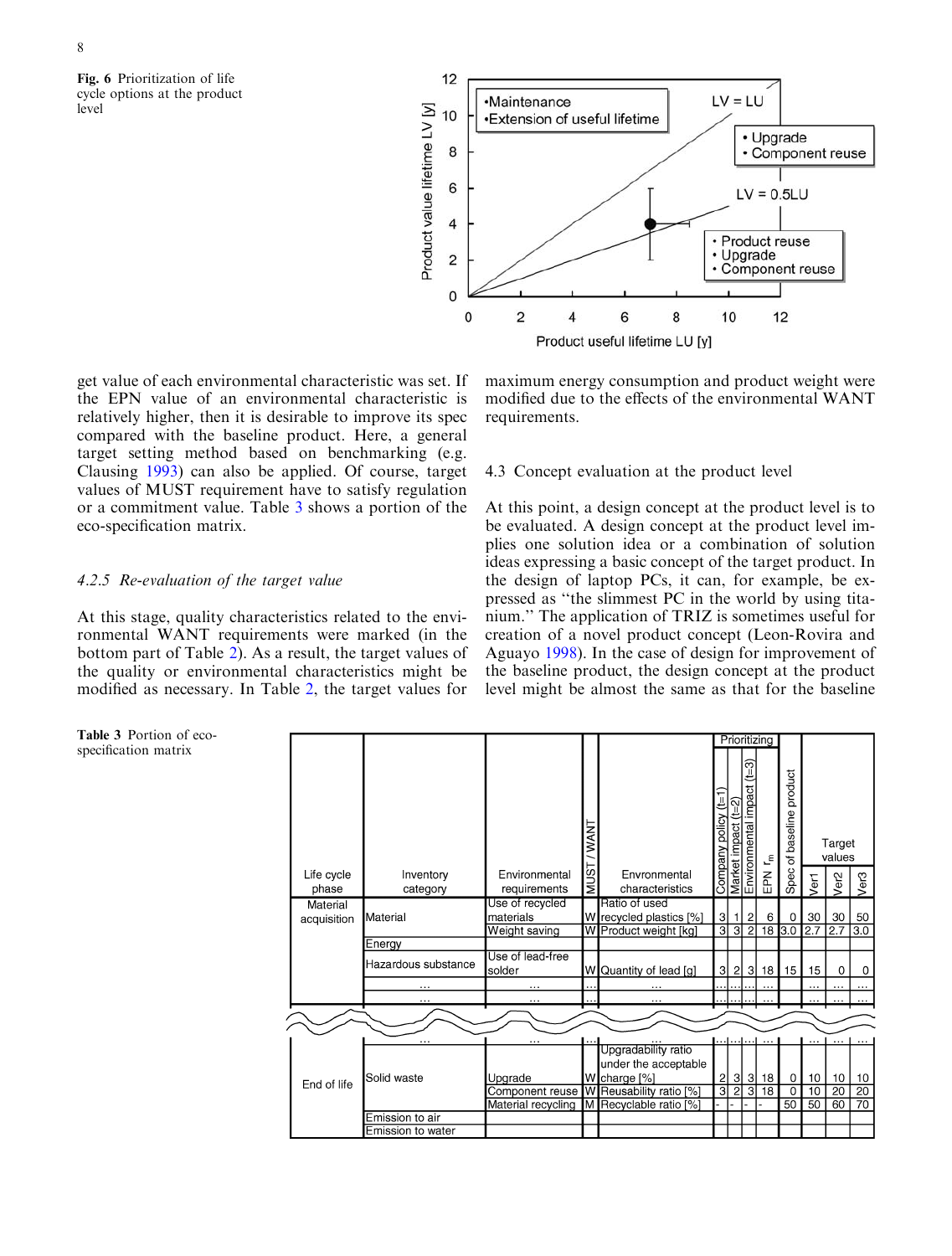product, and thus this concept evaluation process can be omitted. Since the example in this paper also concerns the improvement design of PC, concept creation and concept evaluation at the product level were omitted. Here, the way in which the concept evaluation method is applied at product level is the same as that at component level described in Section 4.5.

## 4.4 Idea generation at the component level

In this section, various charts to consider relevancy between components and life cycle options, such as upgrade, maintenance, reuse and recycle, are generated by LCPlanner. For generating the analysis charts, it is necessary to prepare component data of the baseline and the target products. The former implies such items as manufacturing and service cost, useful lifetime, BOM and  $CO<sub>2</sub>$  emission until the component manufacturing stage. Here, data of BOM and  $CO<sub>2</sub>$  emission are available from LCA data of the baseline product. On the other hand, the latter implies such items as importance of quality characteristics, influence of product value degradation factor that is described in Section 4.4.2, and recyclability of composed materials. Here, data of importance of quality characteristics are taken over from the QFD-I matrix described in Section 4.2.1. In LCPlanner, input data are converted to an appropriate format automatically if necessary, and then each component is plotted in various life cycle option analysis charts consisting of two specific axes that indicate environmental, quality, or cost viewpoint. Each chart, which is described in the following sections, is divided into some areas that are associated with specific design strategies. Hence, a designer can be inspired to generate an eco-solution idea at the component level by looking at those charts.

## 4.4.1 QFD-II and cost-importance analysis

A QFD-II matrix, which maps the quality characteristics j against the components  $k$  (=1, ..., K) constituting the product, is constructed. As in the case of the QFD-I



matrix, the relationship  $\alpha_{jk}$  was described in the QFD-II matrix and then the relative importance values  $p^*_{k}$  of the target product were computed by

$$
p_k^* = \sum_{j=1}^J p_j^* \alpha_{jk} / \sum_{j=1}^J \sum_{k=1}^K p_j^* \alpha_{jk}
$$
 (3)

In order to generate customer-oriented solution ideas, cost-importance analysis (Beiter and Ishii [1999\)](#page-14-0), which is a value engineering technique, was applied. In costimportance analysis, it is desirable that there is close correlation between the relative cost and relative importance of every component; that is, every component should fall within the value efficiency zone. Here, the relative cost  $\text{COST}^*_{k}$  of the baseline product was calculated by

$$
COST_k^* = COST_k / \sum_{k=1}^K COST_k \tag{4}
$$

Components that represent small percentages of the total cost or importance are not critical as redesign targets compared with components that have a large cost or are important contributors. For this reason, the two parabolic boundaries allow wider distribution from the diagonal at low cost and low importance magnitudes. Components that are above the boundary should be examined for potential cost reduction. Based on Fig. 7, the solution idea ''use of hard disk drive designed for desktop PC'' was generated for cost reduction.

## 4.4.2 Value degradation analysis

Table 4 [demonstrates an example of the matrix for value](#page-9-0) [degradation analysis. Influences of value degradation of](#page-9-0) [components are calculated, based on the factors short](#page-9-0)[ening the product value lifetime such as appearance and](#page-9-0) [trendiness, at the component level using a disposal cause](#page-9-0) [analysis matrix \(Umeda and Tomiyama](#page-15-0) 2000). Here, the relative value degradation influence  $p^*_{k}$  of the target product is expressed as

$$
q_k^* = \sum_{x=1}^X \sum_{j=1}^J q_x \alpha_{xj} \alpha_{jk} / \sum_{x=1}^X \sum_{j=1}^J \sum_{k=1}^K q_x \alpha_{xj} \alpha_{jk}, \qquad (5)
$$

where  $x$  (=1, ..., X) is value degradation factor,  $q_x$  is their influence, and  $\alpha_{xj}$  is the relationship between x and  $j$ . The results shown in Table 4 [indicate that the printed](#page-9-0) [circuit board, the liquid crystal display, and the hard](#page-9-0) [disk drive have a large relative value degradation influ](#page-9-0)[ence.](#page-9-0)

#### 4.4.3 Upgradability analysis

Figure 8 [illustrates an example of the upgradability](#page-9-0) [analysis of components using the relative importance](#page-9-0) Fig. 7 Example of cost-importance analysis [based on QFD-II and the relative value degradation](#page-9-0)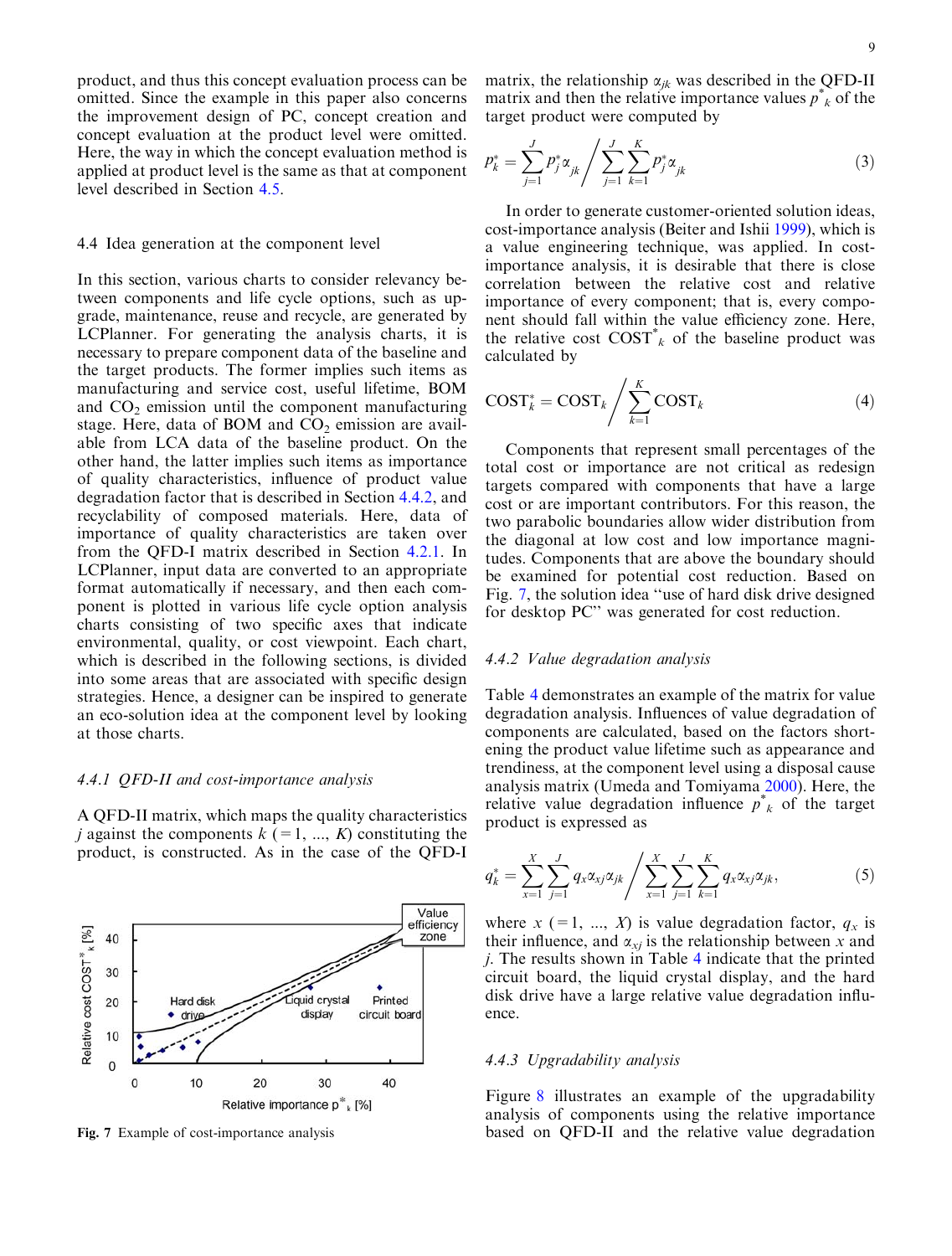<span id="page-9-0"></span>Table 4 Example of value degradation analysis

| Value<br>degradation<br>factors $x$      | Influence $q_x$                     | Quality characteristics $j$ |                                                                       |                        |               |         |              |                                                                                  |                                  |                               |  |
|------------------------------------------|-------------------------------------|-----------------------------|-----------------------------------------------------------------------|------------------------|---------------|---------|--------------|----------------------------------------------------------------------------------|----------------------------------|-------------------------------|--|
|                                          |                                     |                             | Size of CPU clock Average<br>display frequency energy<br>[inch] [MHz] | consumption [M]<br>[W] | capacity (mm) |         |              | Memory Thickness Product Hard disk<br>weight (g) drive capacity range of<br>(GB) | Vertical<br>key movement<br>(mm) |                               |  |
| Capacity                                 | 3                                   | 9                           |                                                                       |                        |               |         |              | 9                                                                                |                                  |                               |  |
| or size<br>Appearance or 1<br>trendiness |                                     |                             |                                                                       |                        |               | 3       | 9            |                                                                                  |                                  |                               |  |
| Function or                              | 9                                   |                             | 9                                                                     | 1                      | 3             |         |              |                                                                                  |                                  |                               |  |
| performance                              | Sum                                 | 27                          | 81                                                                    | 9                      | 27            | 3       | 9            | 27                                                                               | $\overline{0}$                   |                               |  |
| progress                                 | Relative                            | 14.8% 44.3%                 |                                                                       | 4.9%                   | 14.8%         | $1.6\%$ | 4.9%         | 14.8%                                                                            | $0.0\%$                          |                               |  |
|                                          | influence $q_i^*$<br>Components $k$ |                             |                                                                       |                        |               |         |              |                                                                                  |                                  | Relative<br>influence $q_k^*$ |  |
|                                          | Printed circuit<br>board            |                             | 9                                                                     | 9                      | 9             | 9       | 3            |                                                                                  |                                  | 49.7%                         |  |
|                                          | Liquid crystal<br>display           | 9                           |                                                                       | 3                      |               | 3       | 9            |                                                                                  |                                  | $16.2\%$                      |  |
|                                          | AC adapter                          |                             |                                                                       | $\mathfrak{Z}$         |               |         |              |                                                                                  |                                  | $1.6\%$                       |  |
|                                          | Base cover                          | 3                           |                                                                       |                        | 3             | 1       |              |                                                                                  |                                  | $7.8\%$                       |  |
|                                          | Keyboard<br>cover                   | $\overline{3}$              |                                                                       |                        |               |         |              |                                                                                  |                                  | 3.8%                          |  |
|                                          | Hard disk<br>drive                  |                             |                                                                       | 3                      |               | 3       | 3            | 9                                                                                |                                  | $13.7\%$                      |  |
|                                          | Battery module                      |                             |                                                                       |                        |               | 9       | 9            |                                                                                  |                                  | $4.8\%$                       |  |
|                                          | Keyboard                            |                             |                                                                       |                        |               |         | $\mathbf{1}$ |                                                                                  | 9                                | $0.5\%$                       |  |
|                                          | Speaker                             |                             |                                                                       |                        |               |         |              |                                                                                  |                                  | $0.5\%$                       |  |
|                                          | CD-ROM drive                        |                             |                                                                       |                        |               |         | 3            |                                                                                  |                                  | $1.3\%$                       |  |

Relationship: strong concern, 9; concern, 3;weak convern, 1

influence based on value degradation analysis. This chart shows components whose exchange as part of an upgrade is not feasible because of the upgrading costs or functional reasons. If a component is a large relative value degradation influence contributor, then it should be designed as an upgradable component for extension of the product value lifetime. Here, note that customers may not accept upgrading service for a component that has a large relative value degradation influence but small relative importance, because their willingness to pay for upgrading services is based on the improvement level relative to their initial requirements. The boundary lines are drawn based on the experience. Figure 8 shows that the solution idea ''upgradable design for printed circuit



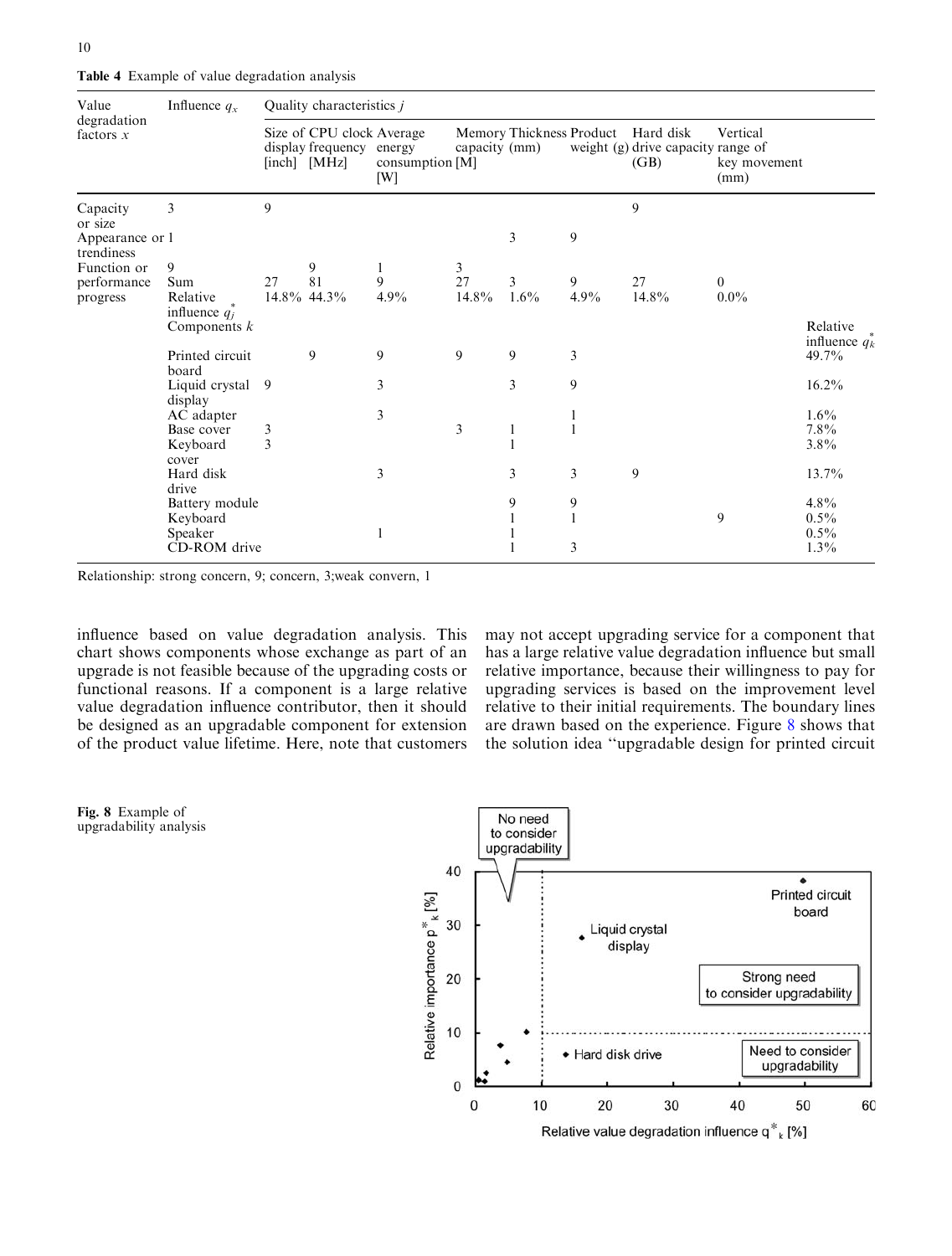<span id="page-10-0"></span>

Fig. 9 Example of cost analysis for component upgrade



Fig. 10 Example of cost- $CO<sub>2</sub>$  emission analysis

[board and liquid crystal display'' should be positively](#page-9-0) [considered in order to extend the value lifetime of the](#page-9-0) [product. Although ''upgradable design of hard disk](#page-9-0) [drive'' is moderately important, there is a functional](#page-9-0) [relation between the hard disk drive and printed circuit](#page-9-0) [board, suggesting this solution idea.](#page-9-0)

An example of cost analysis for functionally upgradable components that cannot be upgraded only for cost reasons is shown in Fig. 9. Here, an acceptable charge implies the upper limit of the amount the customer is willing to pay to upgrade the product in use and not replace the whole product. The acceptable charge was set based on the result of marketing research. Although the chart indicates that the printed circuit board should be improved, its manufacturing cost is fixed. Then this component was considered at a smaller part level, such as the CPU, AC/DC converter, memory chips, and I/O circuit. Consequently, the idea for upgrading only the CPU and the memories, which are the critical parts on the printed circuit board, was gen-



Fig. 11 Example of reusability analysis

erated. The component cost of the hard disk drive would be reduced by the solution idea in Section 4.4.2, and therefore other solution ideas were not generated here.

#### 4.4.4 Reusability analysis

The reusability of a component is considered from viewpoints of cost, environmental merit, and remaining value, and useful lifetime of a component. In Fig. 10, it is pointed out that the liquid crystal display and the printed circuit board should be considered for component reuse, because they have a large influence both on the cost and the environmental load for manufacturing. Here, the relative CO<sub>2</sub> emission CO<sup>\*</sup><sub>2k</sub> of the baseline product is given by

$$
CO_{2k}^* = CO_{2k} / \sum_{k=1}^K CO_{2k},
$$
\n(6)

where  $CO_{2k}$  is the amount of  $CO_2$  emission of component  $k$  from raw material extraction to component manufacturing. Since this analysis is based on the assumption that the environmental load during the cleaning or testing processes for component reuse can be ignored, it is necessary to consider the environmental load when the assumption does not hold. In addition, another environmental index may be adopted as an alternative to  $CO<sub>2</sub>$  emission if possible.

After clarifying the candidates for component reuse, they were evaluated from the value degradation and durability perspectives. Here, component reuse is classified into product installation reuse, spare parts reuse, and global reuse (Umeda and Life Cycle Design >Committee [2001](#page-15-0)). Product installation reuse implies that reused components are utilized in a new or a remanufactured product. For product installation reuse, the component's remaining useful lifetime must correspond to more than one product usage period. Spare parts reuse means that reused components are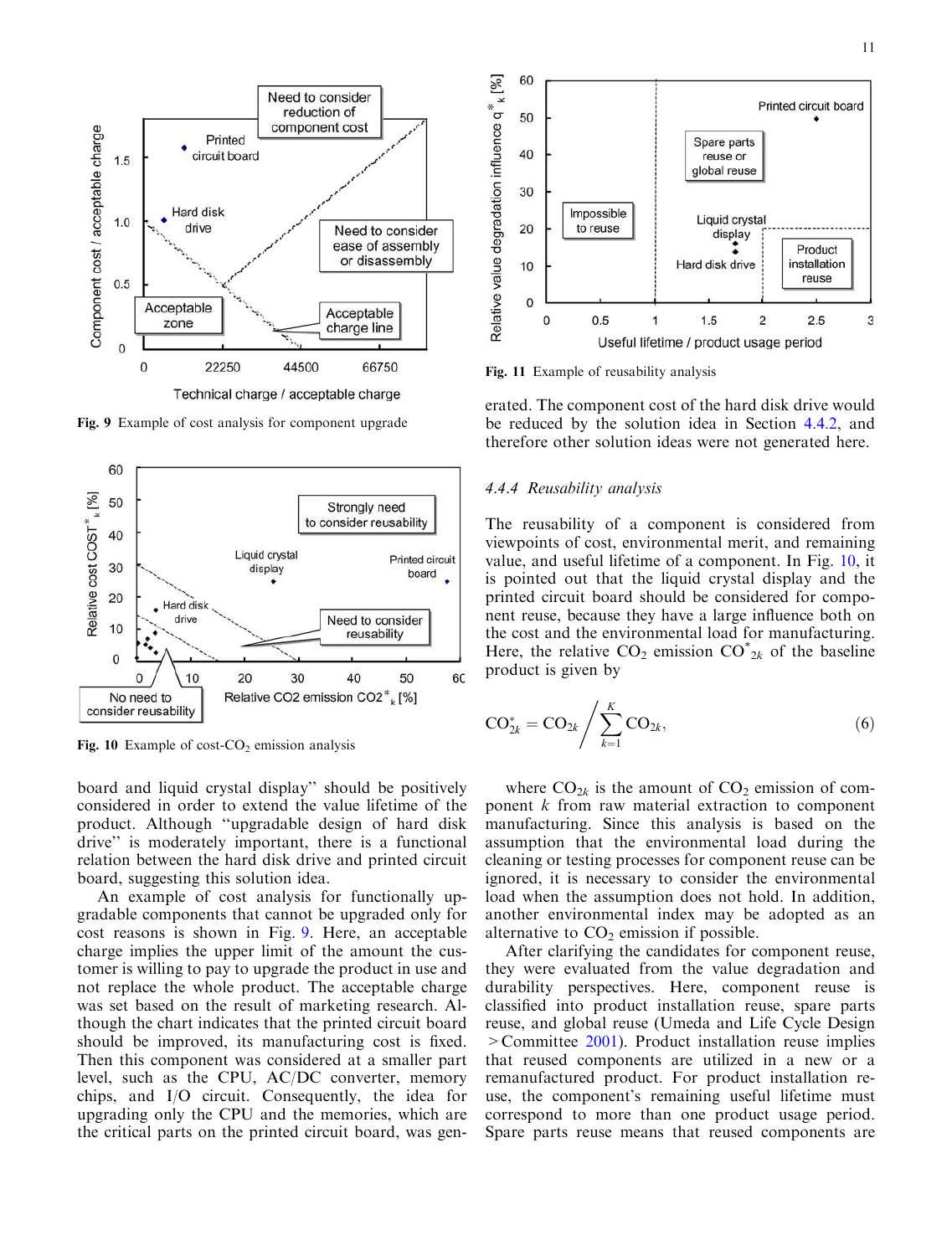<span id="page-11-0"></span>Fig. 12 Example of recyclability analysis



utilized as spare parts in the maintenance process. Global reuse implies the reuse of a component in another type of product, or reuse of a product in another market. There is a potential for spare parts reuse and global reuse when the useful lifetime of a component is longer than the product usage period. Here, the product usage period is estimated as the smaller of the useful lifetime and value lifetime of the product as described in Section 4.1.

Figure 11 [shows that the printed circuit board, the](#page-10-0) [liquid crystal display, and the hard disk drive are](#page-10-0) [applicable for reuse as spare parts or global reuse parts.](#page-10-0) [In this example, the idea of ''reusing these components](#page-10-0) [as spare parts'' was selected.](#page-10-0)

## 4.4.5 Recyclability analysis

Using the BOM data of the baseline product and the recyclable material data of the current recycle treatment plant, a recyclability analysis chart was drawn. The concept of the chart is based on the ideas of Lee and Ishii [\(1997](#page-14-0)) and Kobayashi et al. [\(1999\)](#page-14-0). Here, the complexity of material composition  $COMX_k$  and the material-based non-recyclable ratio  $S_k$  are defined by

$$
COMX_k = NUM_k/max_{k=1}^K\{NUM_k\},\tag{7}
$$

$$
S_k = 1 - \sum_{y=1}^{Y} MASS_{ky}/MASS_k
$$
\n(8)

where  $NUM_k$  is the number of materials of component k, and  $MASS_{kv}$  is mass of recyclable material y included in component k.

Figure 12 indicates that the liquid crystal display, CD-ROM drive, printed circuit board, and hard disk drive do not fall into the recycling efficiency zone. This means that sufficient material recycling cannot be expected even by making efforts to separate components into individual materials. In this case, the solution ideas ''design for easy to separate of liquid crystal display, CD-ROM drive, and hard disk drive'' and ''use of halogen-free and stibium-free printed circuit board'' were generated.

#### 4.5 Concept evaluation at component level

A design concept at the component level implies an appropriate combination of solution ideas at component



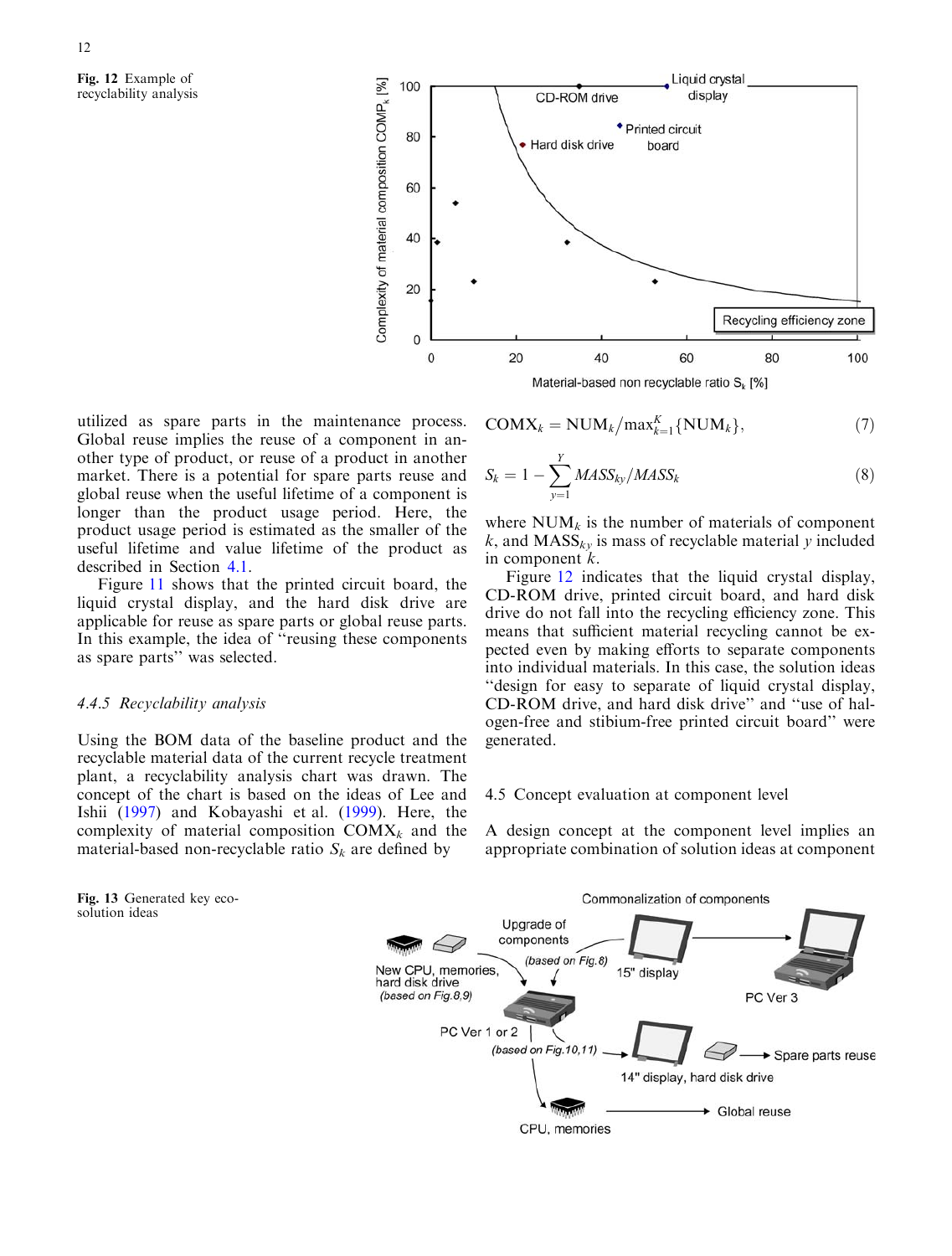

level. Here, an eco-design concept was constructed by aggregating the solution ideas generated in the previous steps. An overview of the ideas for upgrade and reuse, which are the keys in this example, is illustrated in Fig. [13.](#page-11-0)

All the solution ideas were described in a concept evaluation matrix (Table 5). In this step, the solution idea including the life cycle options of a component was assessed using the evaluation score e, which takes integral values from -2 (strongly degraded) to +2 (strongly improved) based on a baseline product.

The total evaluation score  $E$  of quality, environment, company cost, and customer cost aspects was calculated by

$$
E_{\text{Quality}} = \sum_{j=1}^{J} \sum_{n=1}^{N} p_j^* e_{jn},
$$
\n(9)

$$
E_{\text{Environment}} = \sum_{m=1}^{M} \sum_{n=1}^{N} r_m^* e_{mn}, \qquad (10)
$$

$$
E_{\text{ Company-cost}} = \frac{1}{A} \sum_{a=1}^{A} \sum_{n=1}^{N} e_{an},
$$
 (11)

$$
E_{\text{Customer\_cost}} = \frac{1}{B} \sum_{b=1}^{B} \sum_{n=1}^{N} e_{bn},
$$
\n(12)

where *n* is a solution idea for a design concept  $(n=1,$ ..., N),  $r_m^* = \prod_{i=1}^3 r_{mt} / \sum_{m=1}^M \prod_{i=1}^3 r_{mt}$ , a represents the company cost characteristics  $(a=1, ..., A)$ , and b represents the customer cost characteristics  $(b=1, ..., B)$ . Because MUST characteristics are design constraints, a solution idea is not evaluated based on the MUST characteristics. However, whether the idea satisfies the MUST characteristics or not is checked. Equations 9, 10, 11, and 12 are useful when it is assumed that the positive or negative effects of conflicting solution ideas offset each other.

By combining appropriate solution ideas, it is possible to establish a design concept, which is balanced with respect to the quality, cost, and environmental aspects. Figure 14 [shows three types of product evolution strat-](#page-13-0)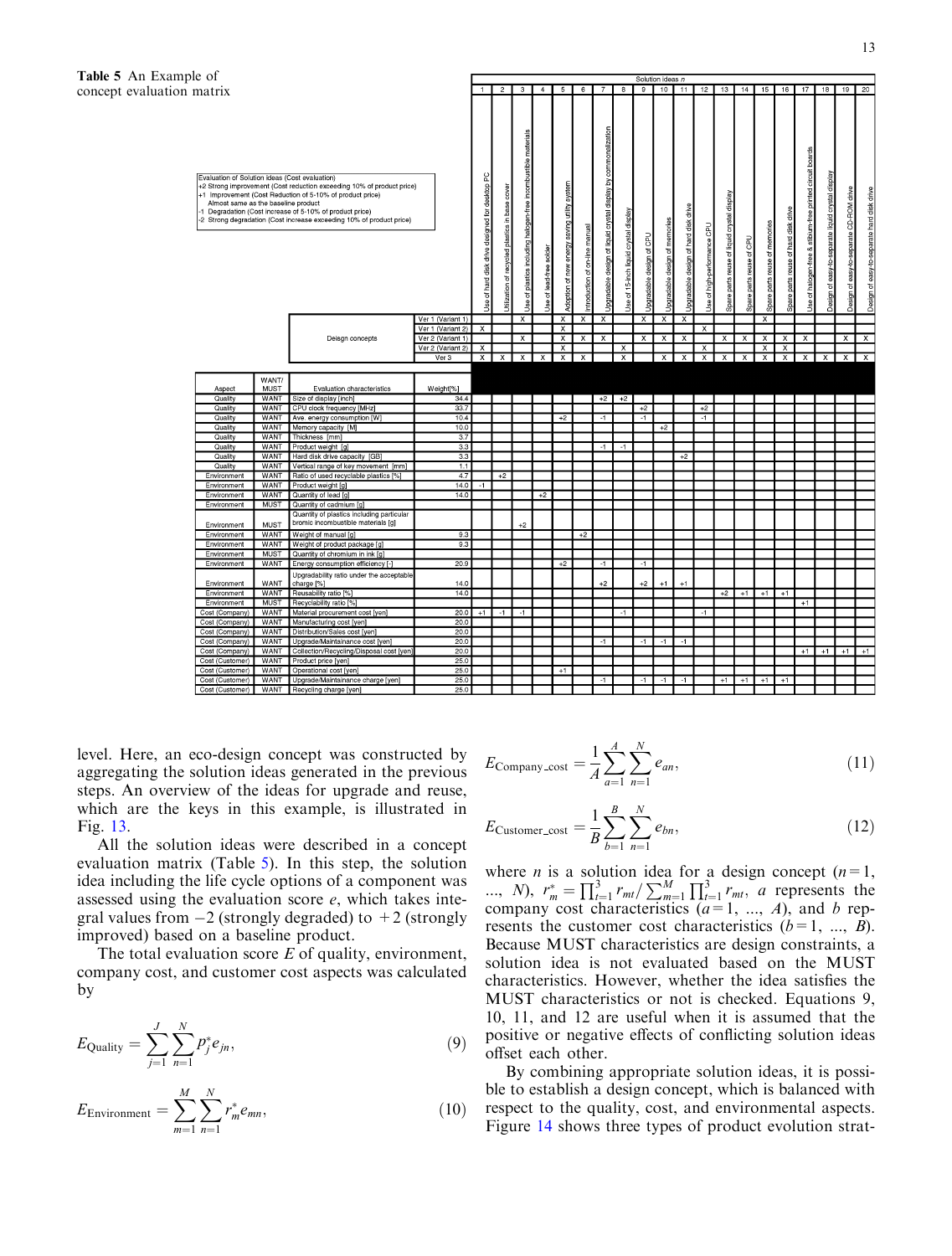<span id="page-13-0"></span>

Fig. 14 Result of concept evaluation at the component level

egies, namely an environment-oriented evolution strategy, a cost-performance-oriented evolution strategy, and a switching strategy, using different combinations of solution ideas. Finally, the eco-design concepts according to product version 1–3 were determined on the basis of the preferences of decision-makers. Consequently, a strategic evolution plan of eco-design concepts was efficiently established.

## 5 Discussion

The presented LCP methodology is a new approach compared with the other design methodologies for multigenerational product planning (e.g. Martin and Ishii [2000](#page-15-0)), because LCP supports plan design options based on life cycle options for eco-design as opposed to the other methodologies, which support design a product platform for minimizing the cost of product development while fulfilling customer needs.

The presented LCP methodology is applicable to most generic assembly products that can be supported by QFD. In the conventional product development process, QFD and LCA have been utilized indepen-

Fig. 15 Framework of LCP at business system level

dently from each other. On the other hand, this work makes good use of both QFD and LCA data including BOM, enabling life cycle options at the component level to be considered. However, only a portion of the LCA data is utilized currently; namely, the data for the raw material and component manufacturing phases. In fact, the primary contributor to a consumer product's environmental burden is the usage phase (e.g. see Fig. [5\). On](#page-6-0) [the basis of this tendency, an interdisciplinary approach](#page-6-0) [focused on the product usage phase has been reported](#page-6-0) [\(Oberender et al.](#page-15-0) 2001). However, a systematic methodology to support eco-usage has not yet been developed. Thus, future LCP research will include the development of a method of design for the usage phase using LCA data and incorporation of the method into the LCP process.

This study is focused on the evaluation of the ecodesign concept from the quality, cost, and environmental viewpoints. In the evaluation step, the evaluation is executed based only on the WANT requirements in order to consider the company's market strategy. Since the presented concept evaluation method is semiquantitative, it can easily be applied to real projects. However, the actual environmental burden and revenue from a business system depends on the production/collection quantities and timelines for the product. Moreover, in an environmentally conscious business system, such as the Inverse Manufacturing business system, it is important to implement effective life cycle options, such as closed-loop recycling, component reuse, and upgrading of products. These life cycle options make sense under the product family concept and were illustrated in the application example (see Fig. [13\).](#page-11-0)

To overcome the above issues, a framework of LCP at the business system level is proposed as shown in Fig. 15. The model uses recursive cycles in which ecodesign concepts are planned at the product and component levels, and their validities are evaluated quantitatively by LCS techniques at the business system level. If the evaluation result is not adequate, then the production/collection plans or eco-design concepts includ-

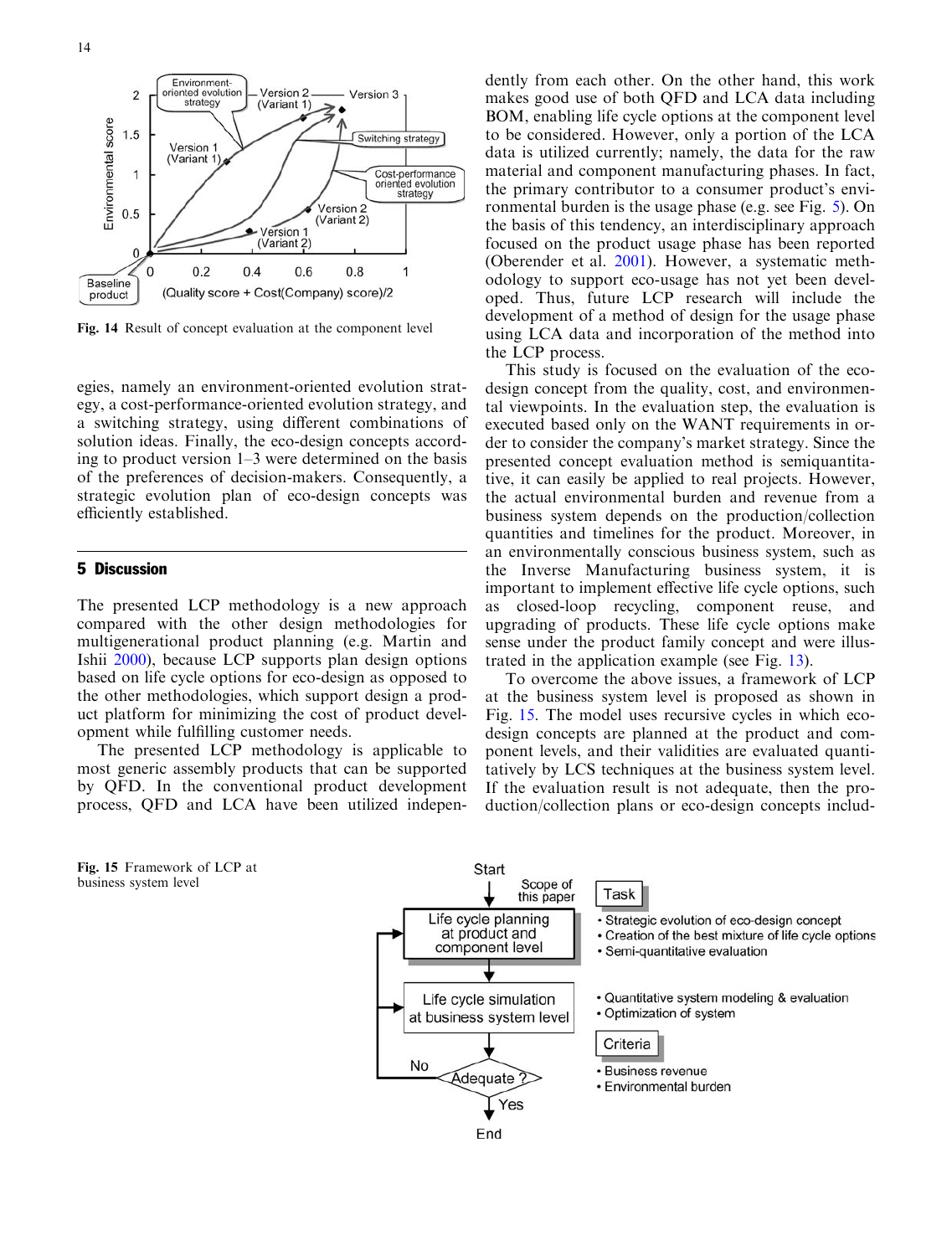<span id="page-14-0"></span>[ing life cycle options at the product/component level are](#page-13-0) [modified. This paper focuses on the LCP at the product](#page-13-0) [and component levels. It is considered that the LCP at](#page-13-0) [the product and component levels is valuable for exe](#page-13-0)[cuting the LCS efficiently under feasible conditions. One](#page-13-0) [of the future topics for research is the systematization of](#page-13-0) [a methodology for establishing an Inverse Manufactur](#page-13-0)[ing system based on the proposed framework.](#page-13-0)

## 6 Conclusions

In this paper, a product LCP methodology for incorporating environmental aspects into early phases of the design process was presented. The LCP methodology is a new approach for planning eco-product evolution based on life cycle options. The major accomplishments of this study are summarized below:

- A systematic process to set target specifications for the product and its life cycle and to establish an eco-design concept was proposed.
- The eco-specification matrix was found to be useful for comprehensively integrating the environmental and life cycle viewpoints.
- New analysis charts were useful for selecting the effective life cycle options at the component level.
- Trade-offs between environment, quality, and cost could be analyzed by a semi-quantitative concept evaluation method.
- The usefulness of the LCP methodology was demonstrated through the application examples adopted by the design support tool.

The presented methodology and tool are being applied to real product development projects in Toshiba Group companies. Based on the experiences in real projects, the presented approach is considered to be one of the most promising and practical approaches for manufacturing industry, because of its comprehensive perspective, usability, time efficiency, and strategic framework.

#### **References**

- Beiter K, Ishii K (1999) Incorporating the voice of the customer in preliminary component design. Proceedings of the ASME 1999 Design Engineering Technical Conferences, ASME, DETC99/ DTM-8908
- Biswas G, Haftbaradaran H, Kawamura K, Hunkeler D, Lantz J, Shahinpoor M, Quinn T (1997) An environmentally conscious decision support system based on a streamlined LCA and a cost residual risk evaluation: fluorescent light bulb case study. Int J Environ Conscious Des Manuf 6(3):9–24
- Brezet H, Van Hemel C (1997) Eco-design: a promising approach to sustainable production and consumption. UN Environment Programme (UNEP)
- Brink S, Diehl J, A Stevels (1998) ECO-QUEST, an ecodesign self audit tool for suppliers of the Electronics Industry. Proceedings of the 1998 IEEE International Symposium on Electronics and the Environment, IEEE, pp 129–132
- Capra F, Pauli G (1995) Steering business toward sustainability. United Nations University Press, Tokyo
- Clausing D (1993) Total quality development. ASME Press, New York
- Coulter S, Bras B (1997) Reducing environmental impact through systematic product evolution. Int J Environ Conscious Des Manuf 6(2):1–10
- Coulter S, Bras B (1999) Decision support for systematic product evolution. Proceedings of the 1999 ASME Design Engineering Technical Conferences, ASME, DTEC99/DTM-8747
- Dannheim F, Grüner C, Birkhofer H (1998) Human factors in design for environment. Proceedings of the 5th International Seminar on Life Cycle Engineering, CIRP, pp 13–24
- Frei M, Züst R (1997) The eco-effective product design—the systematic inclusion of environmental aspects in defining requirements. In: Krause F-L, Seliger G (eds) Life cycle networks. Chapman& Hall, London, pp 163–173
- Goodkoop M, Spriensma R (2000) The Eco-Indicator 99, a damage-oriented method for life cycle impact assessment. Methodology Report
- Graedel T, Allenby B (1995) Industrial ecology. Prentice Hall, Englewood Cliffs
- Hoshino T, Yura K, Hitomi K (1995) Optimization analysis for recycle-oriented manufacturing system. Int J Prod Res 33:2069– 2078
- ISO 14040 (1997) Environmental management—life cycle assessment—principles and framework. International Organization for Standardization
- Itsubo N, Inaba A (2001) Development of endpoint-type methodology of LCIA in Japan. Proceedings of the 2nd International Symposium on Environmentally Conscious Design and Inverse Manufacturing, IEEE, pp 826–831
- Johnson E, Gay A (1995) A practical customer-oriented DFE methodology. Proceedings of the 1995 IEEE International Symposium on Electronics and the Environment, IEEE, pp 47– 50
- Jones E, Stanton N, Harrison D (2001) Applying structured methods to eco-innovation. An evaluation of the product idea tree diagram. Design Stud 22:519–542
- Kimura F, Suzuki H (1996) Product life cycle modelling for inverse manufacturing. In: Krause F-L, Jansen H (eds) Life cycle modelling for innovative products and processes. Chapman& Hall, London, pp 80–89
- Kobayashi H (2000) A method of life cycle planning for product eco-improvement. Int J Environ Conscious Des Manuf 8(4):27– 37
- Kobayashi H (2001) Life cycle planning for strategic evolution of eco-products. Proceedings of the 13th International Conferences on Engineering Design, IMechE, pp 757–763
- Kobayashi H, Haruki K (2003) A product life cycle planning method for environmentally conscious design. J Jpn Soc Precis Eng 69(2):193–199 (in Japanese)
- Kobayashi H, Hongu A, Haruki K, Doi S (1999) A framework of eco-design. Proceedings of the First International Symposium on Environmentally Conscious Design and Inverse Manufacturing, IEEE, pp 680–684
- Kobayashi Y, Haruki K, Oguchi M, Kagami H, Suzuki H (2002) A new LCI database developed for LCA support tool ''Easy-LCA for Web''. Proceedings of the 5th International Conferences on EcoBalance, pp 345–348
- Lee B, Ishii K (1997) Demanufacturing complexity metrics in design for recyclability. Proceedings of the 1997 IEEE International Symposium on Electronics and the Environment, IEEE, pp 19–24
- Leon-Rovira N, Aguayo H (1998) A new model of the conceptual design process using QFD/FA/TRIZ. Proceedings of the Tenth Annual Quality Function Deployment Symposium, pp 437–443
- Lindahl M (1999) E-FMEA—a new promising tool for efficient design for environment. Proceedings of the 1st International Symposium on Environmentally Conscious Design and Inverse Manufacturing, IEEE, pp 734–739